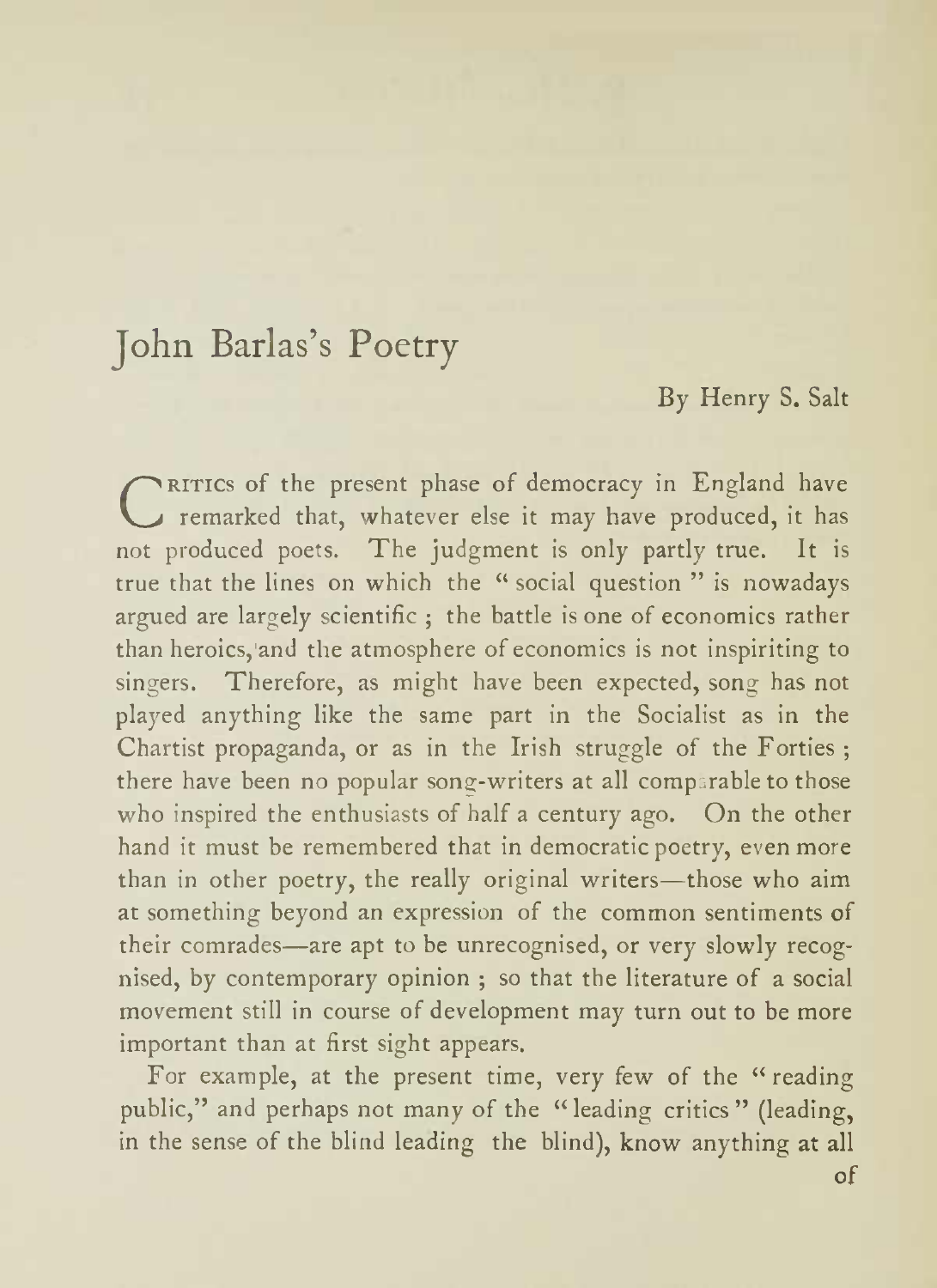of such very notable poems as Edward Carpenter s " Towards Democracy" and Francis Adams's "Songs of the Army of the Night," two powerful and characteristic works alone sufficient to distinguish the period that produced them. But even under such conditions, it seems strange that the poetry of John E. Barlas (" Evelyn Douglas ") is read and valued by none but <sup>a</sup> few fellowenthusiasts. For, as a set-off against the disadvantage of obscure publication, Barlas's style, unlike that of Carpenter and Adams, is not, externally at least, <sup>a</sup> novel or unfamiliar one, but is framed on established literary canons ; so that there should have been one obstacle the less to <sup>a</sup> recognition of his rich and brilliant genius.

Of all rebels against the existing state of society, none perhaps are so irreconcilable as the passionate lovers of beauty and nature who, like Richard Jefferies, are for ever contrasting the actual with the ideal, the serfdom of the present with the freedom of the years to come. It is to this order of heart and mind, children of <sup>a</sup> golden past or <sup>a</sup> golden future, that Barlas belongs. He is, if ever poet was, <sup>a</sup> Greek in spirit, but he possesses also, in <sup>a</sup> high degree, the modern sense of brotherhood with all that lives. A fiery impatience of privilege, authority, commercialism, breathes through all his writings ; and therefore, like all poets who have held these burning thoughts, he is lonely, <sup>a</sup> stranger, an exile, as it were, from some Hid Isle of Beauty, who has been stranded on savage shores. This marked characteristic, the isolation of <sup>a</sup> proud but loving heart, will not be overlooked by any careful student of the eight small volumes of verse published by Barlas between 1884 and 1893.\*

It is in the earliest and the latest of these volumes that, in my opinion,

\* All of these books are more or less difficult to obtain. The British Museum has <sup>a</sup> complete set. Mr. F. Kirk, <sup>42</sup> Melbourne Street, Leicester, has some of the volumes on sale.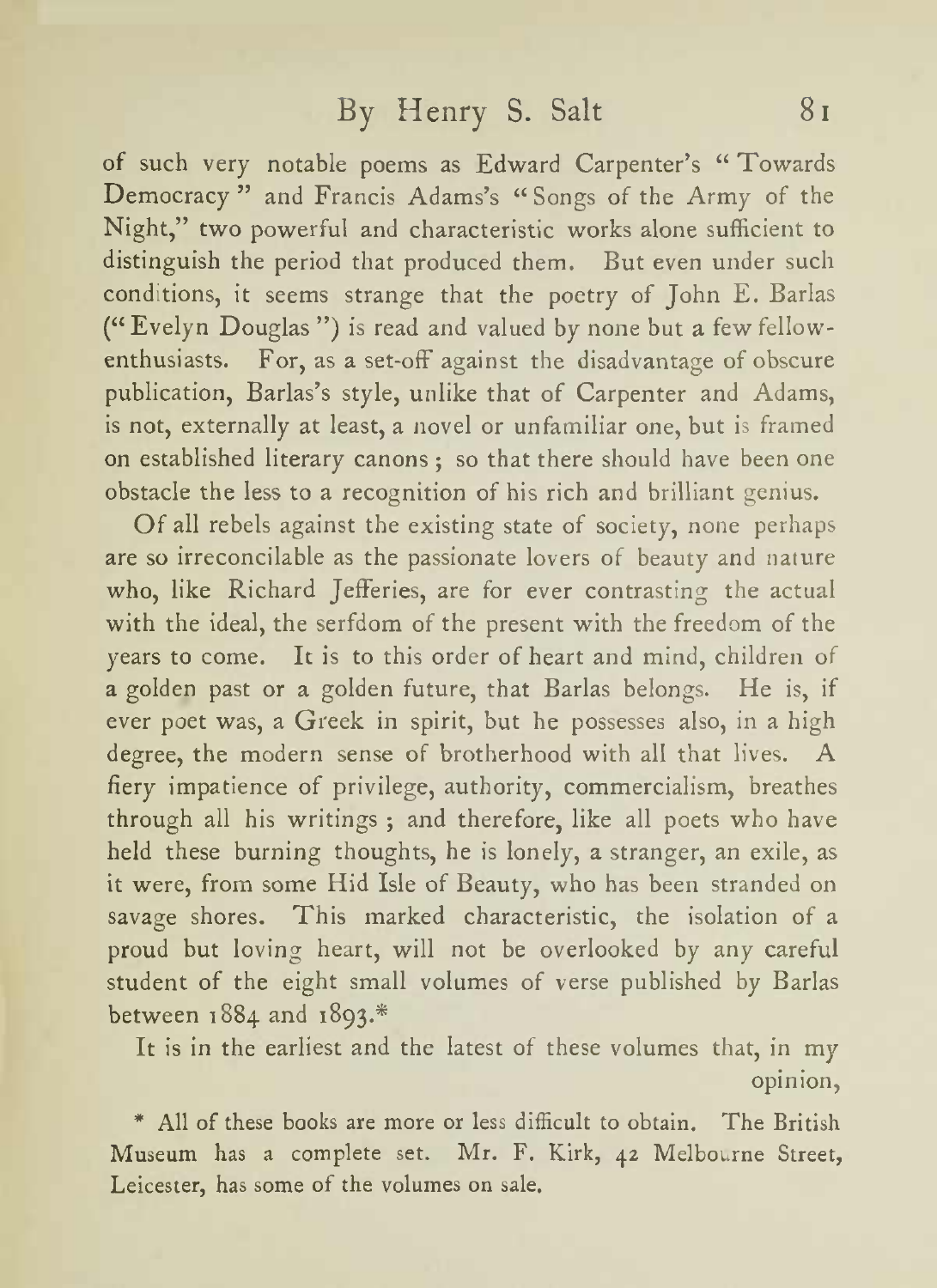opinion, he is seen at his best. The Poems Lyrical and Dramatic, which appeared in 1884, but were written at various dates from 1877 onward, are indeed in many ways imperfect, but the author's apology for the immaturity of these " February flowers " was not needed ; if immature, they are still flowers of which any lyric poet might be proud, and they could have been grown in no other garden than that wherein they stand. The influence of other poets, Shelley and Swinburne and Poe, for instance, may be noted in this early work ; but the resemblance is only a superficial one, and there is no mistaking the originality of the thought and workmanship, the deep heartfelt humanity by which the poems are informed, or the gorgeous tropical splendour of the imagery and diction. There are stanzas in "The Golden City," "The River's Pilgrimage," "Ode to Euterpe," and elsewhere, which are steeped in <sup>a</sup> rich fantasy of feeling and colour quite peculiar to Barlas, and not to be surpassed, in its own way, in all the range of our literature. Witness the following verses from "The Golden City " :

> " <sup>I</sup> dreamed once of <sup>a</sup> city Of marble and of gold, Where pity melts to pity And love for love is sold, Where hot light smokes and shivers Round endless sweeps of rivers, A home of high endeavours For the stately men of old..

And under tower and temple, By minarets and domes, With burning waves a-tremble The stately river foams,

Lapping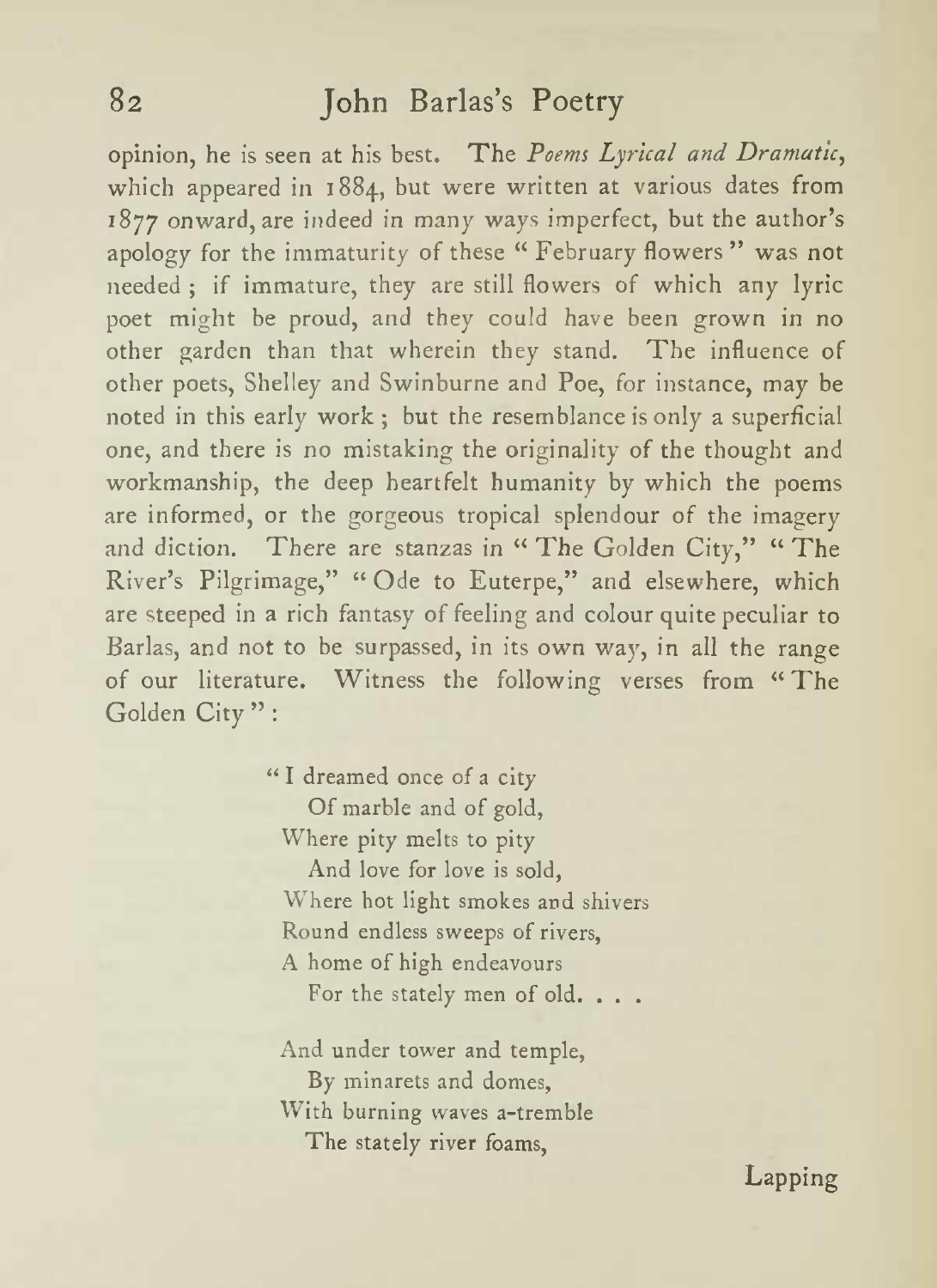## By Henry S. Salt  $8<sub>3</sub>$

Lapping the granite arches Of the bridges, while it marches Through rows of limes and larches By many hearths and homes.

By buttresses and basements And pillared colonnade, By open doors and casements In festal wreaths arrayed, By stair and terrace wending In windings without ending, Sunlight or moonlight blending With massy squares of shade.

By gardens full of fountains And statues white as snow, Nymphs of the seas and mountains, And goddesses a-row, Where the deep heart of the roses Its secret sweet uncloses, And the scent, like heat, reposes On the beds that bask and glow."

If it be thought that this is mere "word-painting," take the passionate cry for rest and healing from " Santa Cecilia," surely one of the most true and beautiful lyrics in modern English song:

#### " Ah Santa Cecilia

Touch me and heal me, Me, storm-swept, even me, Beyond life's utmost sea ; ; Kiss me and seal me, Santa Cecilia.

Sweet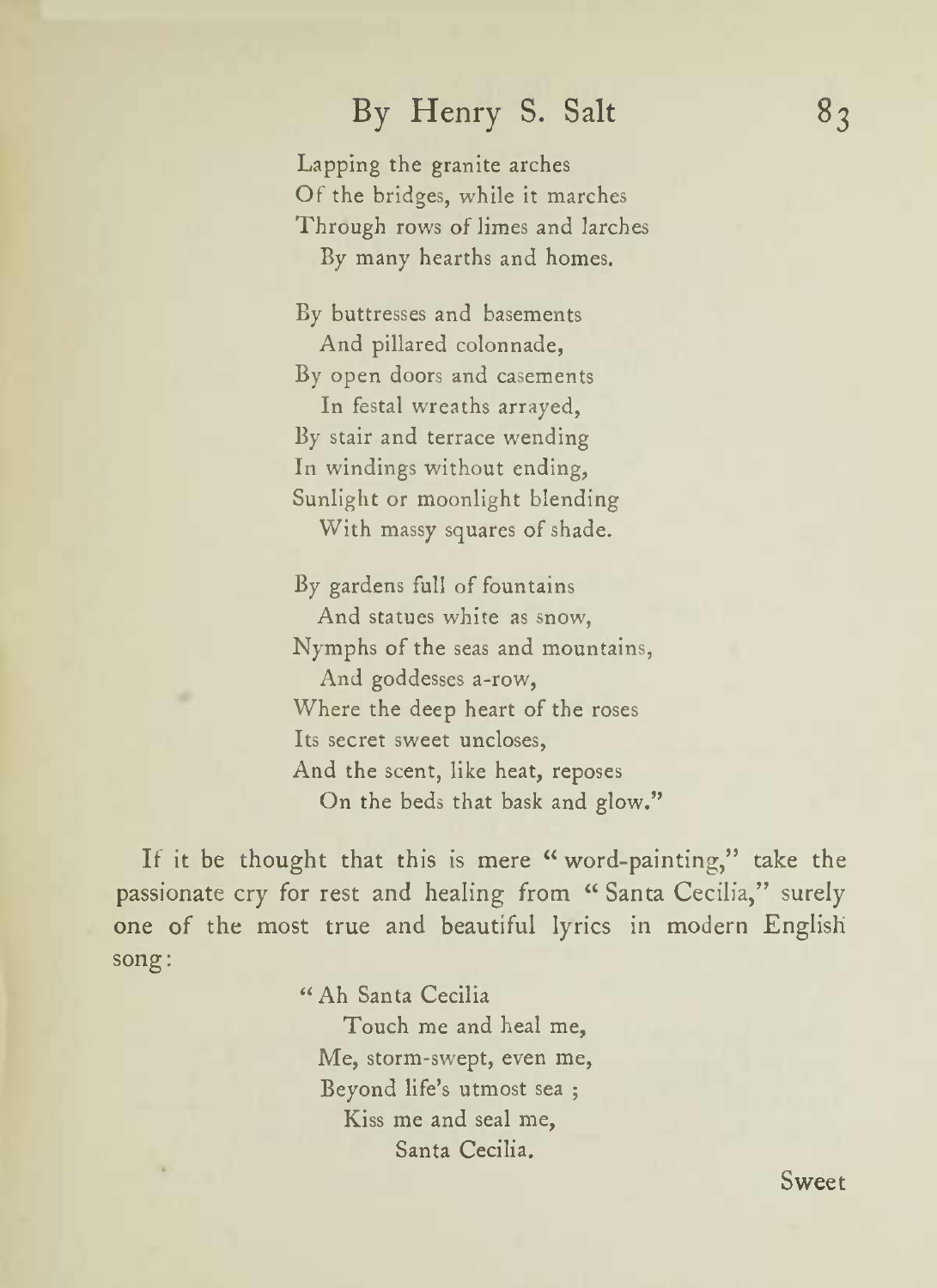Sweet music and melody, Ye only left me Far to my heart outweigh Love, hope, faith, reason's ray, All things bereft me, Music and melody. . . .

Ah Santa Cecilia, Never forsake me, In white calm and white storm, Cold winds and weathers warm, Let thy voice wake me, Santa Cecilia.

Sweet music and melody, Take me and lift me Above where baser tides Under sheer mountain-sides Drive me and drift me, Music and melody.

Ah, Santa Cecilia, Touch me and heal me, Me, storm-swept, even me, Beyond life's utmost sea; Kiss me and seal me, Santa Cecilia."

Nor is this youthful volume wanting in poems which show <sup>a</sup>firm grip and <sup>a</sup> power of concentrated expression. In all that poets have written of Freedom, it would be difficult to find <sup>a</sup> nobler picture than the following from " Le Jeune Barbaroux " :

" Freedom.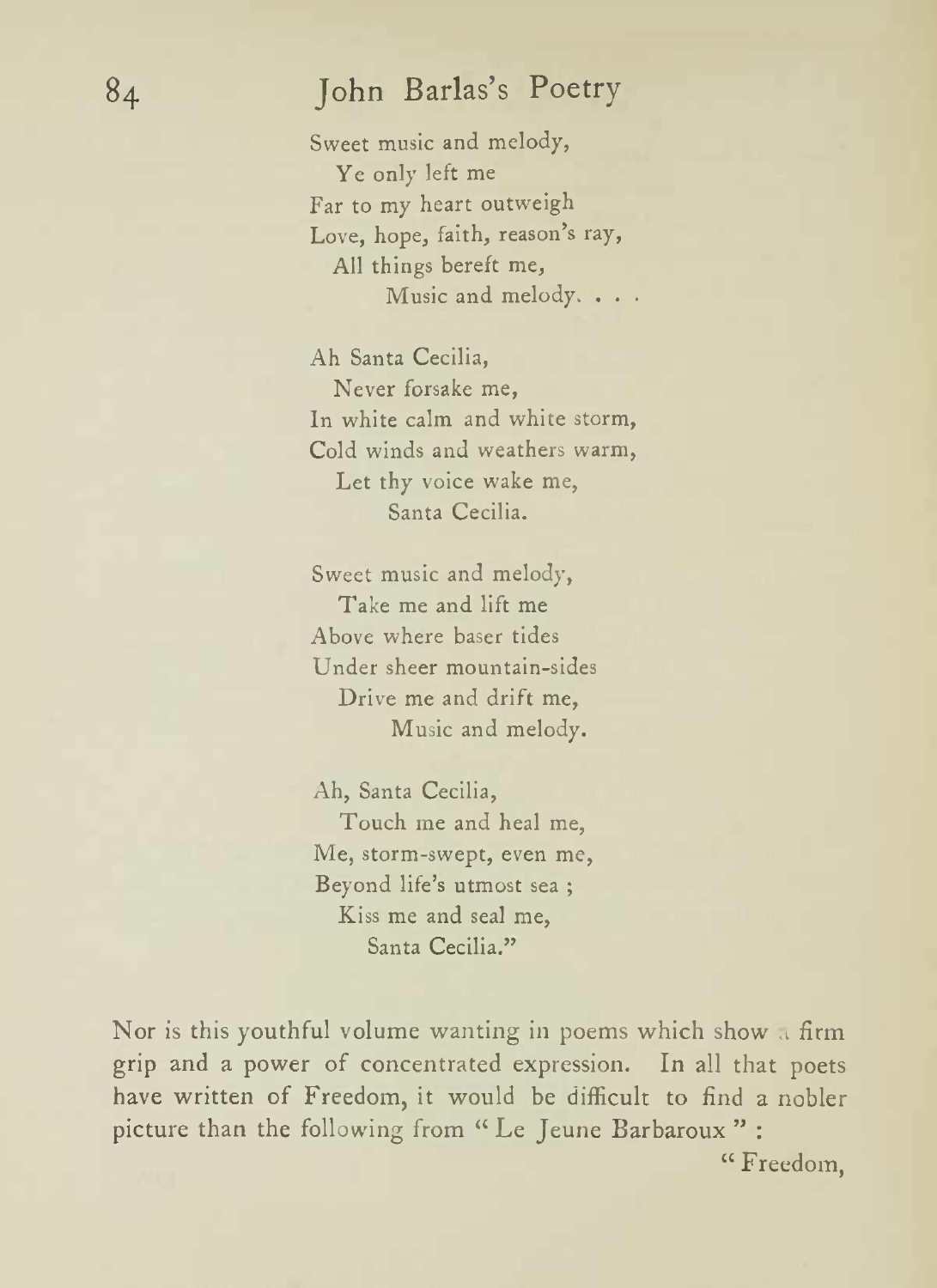### By Henry S. Salt  $85$

Freedom, her arm outstretched but lips firm set, Freedom, her eyes with tears of pity wet, But her robe splashed with drops of bloody dew, Freedom, thy goddess, is our goddess yet, Young Barbaroux.

Freedom, that tore the robe from kings away, That clothed the beggar-child in warm array, Freedom, the hand that raised, the hand that slew, Freedom, divine then, is divine to-day, Young Barbaroux.

We drown, we perish in <sup>a</sup> surging sea ; We are not equal, brotherly, nor free ;-Who from this death shall stoop and raise us ? who ? Thy Freedom, and the memory of such as thee, Young Barbaroux."

In the volumes that succeeded these early  $\it Poems$  it would seem that John Barlas, in his characteristic recoil from the ugliness of modern realities, lapsed too far in the contrary direction of poetical mysticism. His Phantasmagoria, or Dream-Fugues, is <sup>a</sup> wonderful attempt at depicting, with huge prodigality of language and metaphor, his haunting sense of <sup>a</sup> strange vast dreamland, in which, as in De Quincey <sup>s</sup> opium-visions, the colossal features of the East loom vague and portentous.

" Hast not sailed in dreams upon <sup>a</sup> mystic river

Through caverns, and through mountains, and through palaces ? Seen the sunrays fall, the moonbeams quiver,

On the roofs of Tripolis and Fez :

The Yellow Book-Vol. XI. F Drifted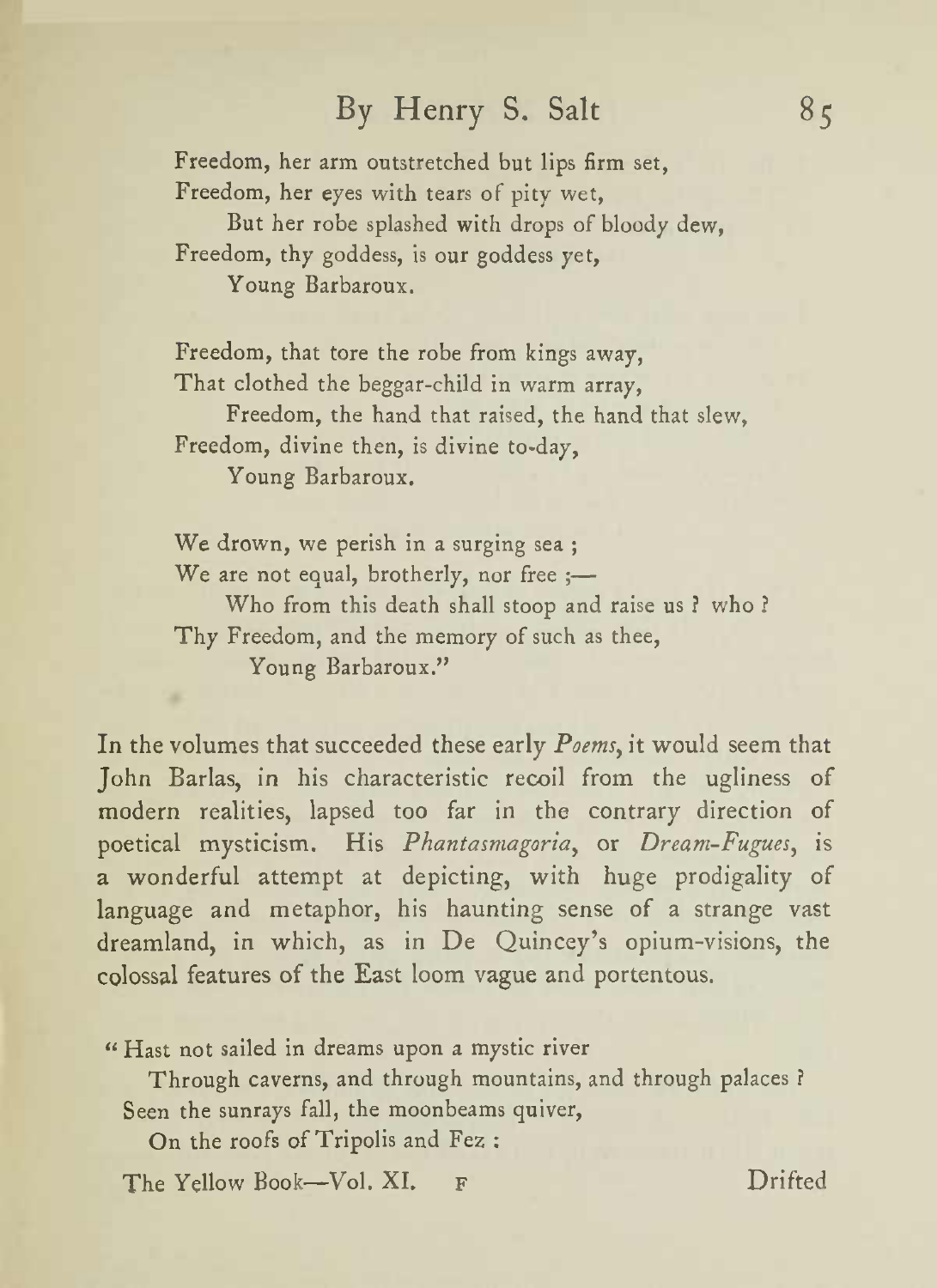Drifted far 'mid many a granite column,

Through the brazen gates, on waves that shone, In the awful hush of moonrise soft and solemn, Into Babylon ?

Hast thou never strayed through China's mystic regions, Lamplit gardens cool with waft of many a fan, Seen their silken girls in silver legions,

Or the gorgeous ladies of japan, Heard the small feet patter, long robes sweeping, Kissed the laughing lips, shocked as it seemed ?-Ah, thou hast not known the joys of sleeping, Thou hast never dreamed ! "

There is <sup>a</sup> turbid excess of imagery in these weird fantasies that somehow mars their effect. A similar, but worse exaggeration of tone and treatment is noticeable in the two dramas, Punchinello and his wife Judith and The Queen of the Hid Isle, which, in spite of some very beautiful lines and passages, quite fail to realise their author's high conception of the subjects chosen by him. Lack of humour, which in <sup>a</sup> dream-fugue can perhaps be tolerated, since dreamland is not often humorous, is fatal to <sup>a</sup> drama ; and much that is over-wrought and feeble-forcible in this part of Barlas's work is due to this deficiency. That he possessed any of the essential qualities of <sup>a</sup> dramatist will hardly be asserted, even by those who most admire the richness of his lyrics ; but humour would at least have saved him from the mannerisms and affecta tions which make the reading of his dramas <sup>a</sup> somewhat weary task.

But when we leave his blank verse behind us, and turn to the later lyrics and sonnets of 1887-1889, there is<sup>a</sup> change indeed ; for in this maturer work there is all the fire of the youthful poems, but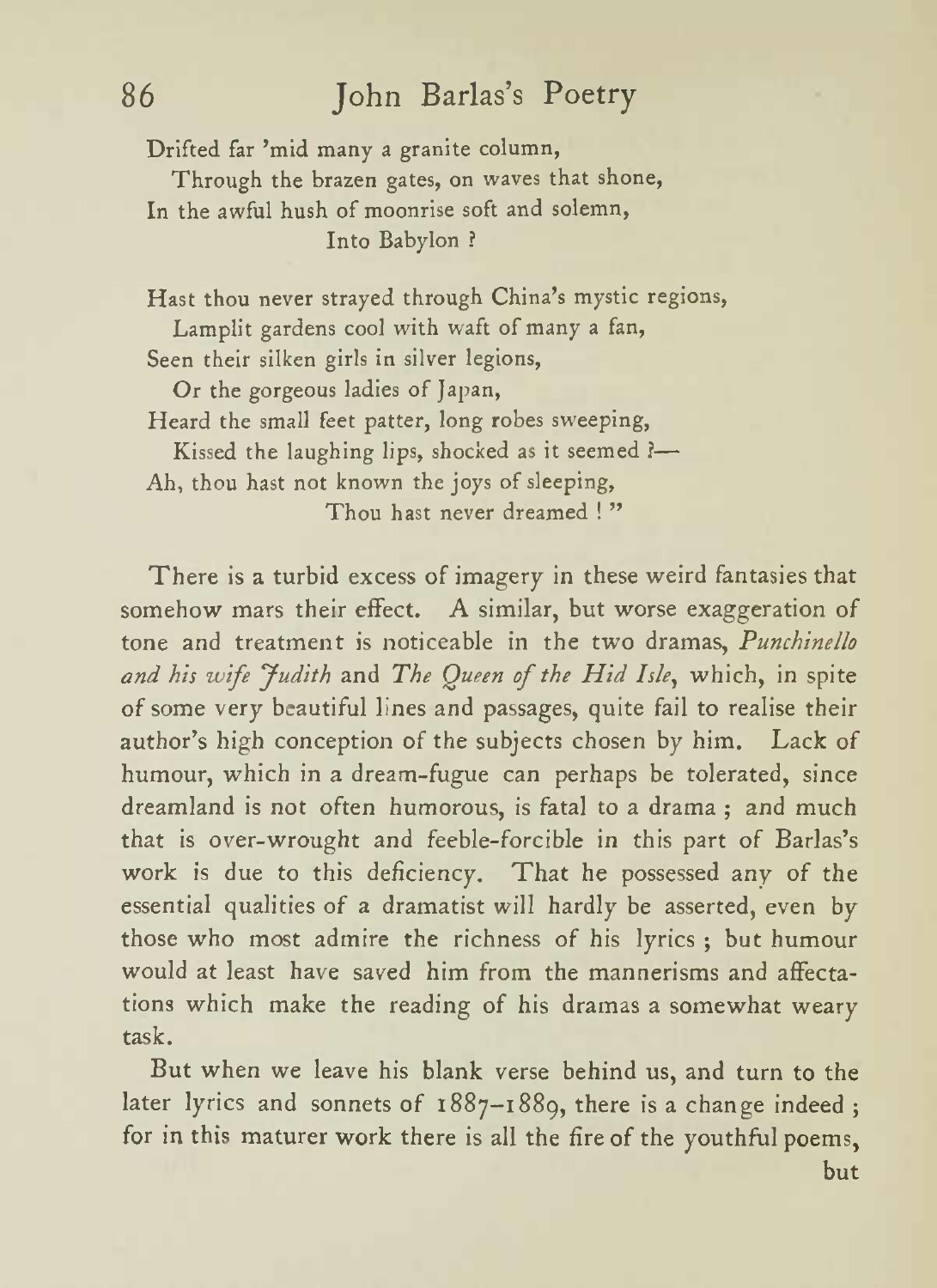### By Henry S. Salt 87

but purged and clarified into <sup>a</sup> calmness and simplicity of expres sion which lend it new strength. This increased power, which is first observable in the charming little volume of Bird-notes (1887), is seen at its best in the Songs of a Bayadere (1893), from which I take the following lyric entitled "The Mummy's Love-Story," <sup>a</sup> masterpiece of passionate feeling clothed in simplest words :

> " Where in <sup>a</sup> stone sarcophagus Lay in embalmed repose A shape with robes luxurious, They found a faded rose.

Perhaps it was an amorous boy That to <sup>a</sup> princess gave Some token of their secret joy, That she wore to the grave.

Perhaps it was a murdered youth Sent on the eve of doom An emblem of forgiving truth, His queen wore to the tomb.

Who knows? But there it speaks for her Of sorrows long past now, When neither joy nor pain can stir The arch of her calm brow.

And so, when you have let me die, And you too are at rest, Some trinket of my gift may lie On your repentant breast.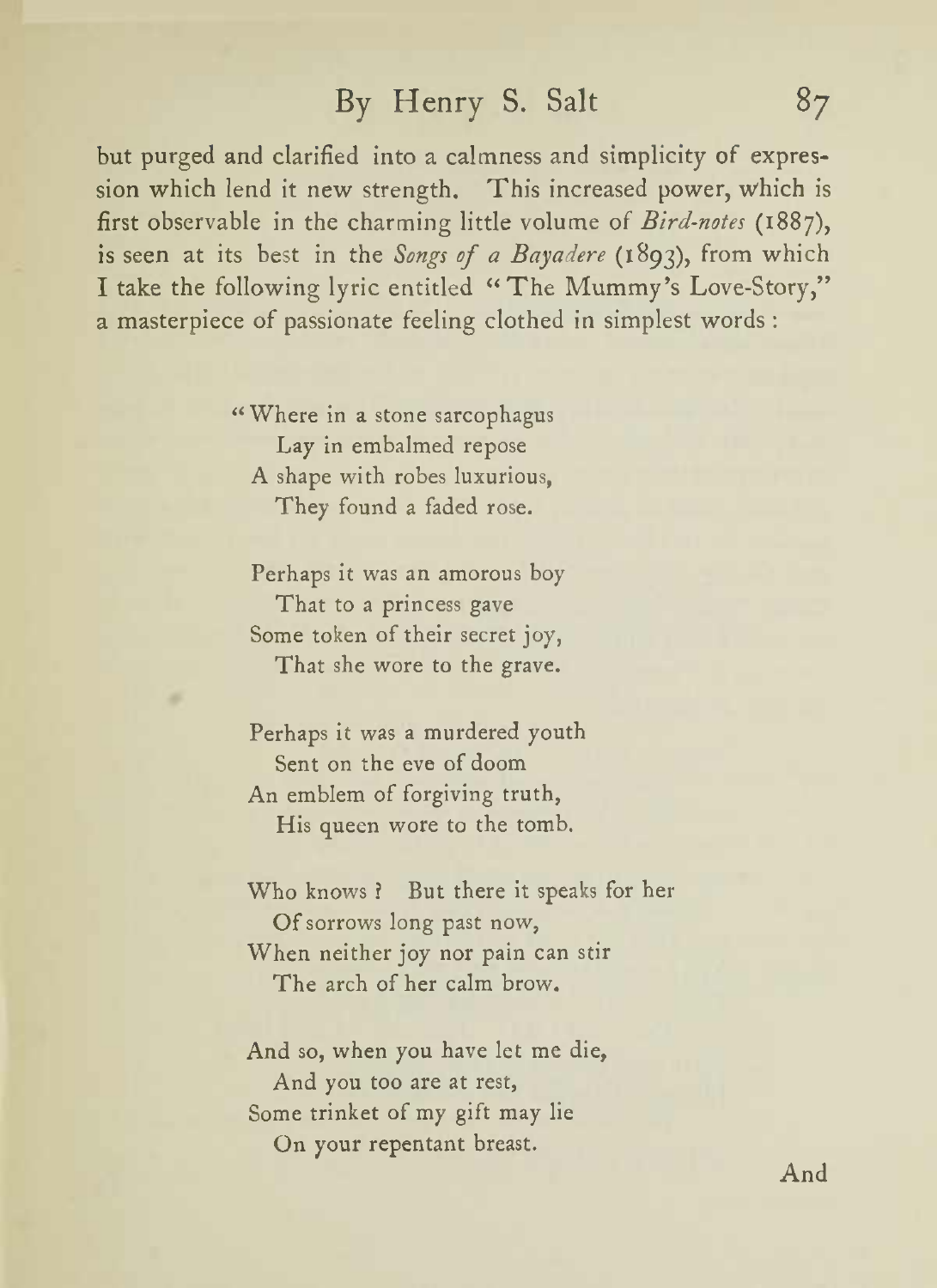And when our language is forgot, Some lover of old scenes May find it in <sup>a</sup> haunted spot, And wonder what it means."

But it is in the Sonnet, perhaps, that Barlas's genius reaches its fullest development. <sup>I</sup> speak advisedly when <sup>I</sup> say that his sequence of Love Sonnets (1889), quite unknown as it is to ninety-nine out of <sup>a</sup> hundred readers of poetry, deserves to take rank, and will some day take rank, with the greatest sonnetstructures of the century. For serenity of tone, mastery of style, and deep personal pathos, it would be hard to surpass many of the sonnets in this book, which has drawn from no less an authority than George Meredith the opinion that, in this form of writing, Barlas " takes high rank among the poets of his time." Here is the concluding sonnet of the series, which as Mr. Meredith justly observes, is "unmatched for nobility of sentiment, and the work manship is adequate."

" When in the lonely stillness of the tomb

<sup>I</sup> voiceless lie and cold, omit not thou

To sing and dance as merrily as now : Bring roses once <sup>a</sup> year in fullest bloom, And rather than that thou should'st come in gloom,

Bring thy new love with thee : together bow

O'er the green mound that hides the quiet brow-Yea <sup>I</sup> would bless his babe within thy womb. How canlove be where jealousy is not ?

How shall <sup>I</sup>say ? This only : <sup>I</sup> have borne That cruel pain : yet would <sup>I</sup> never blot, Living, with selfish love the loved one's lot.

Nor, dead, would have my dear love live forlorn, Yet would not wish my own love quite forgot."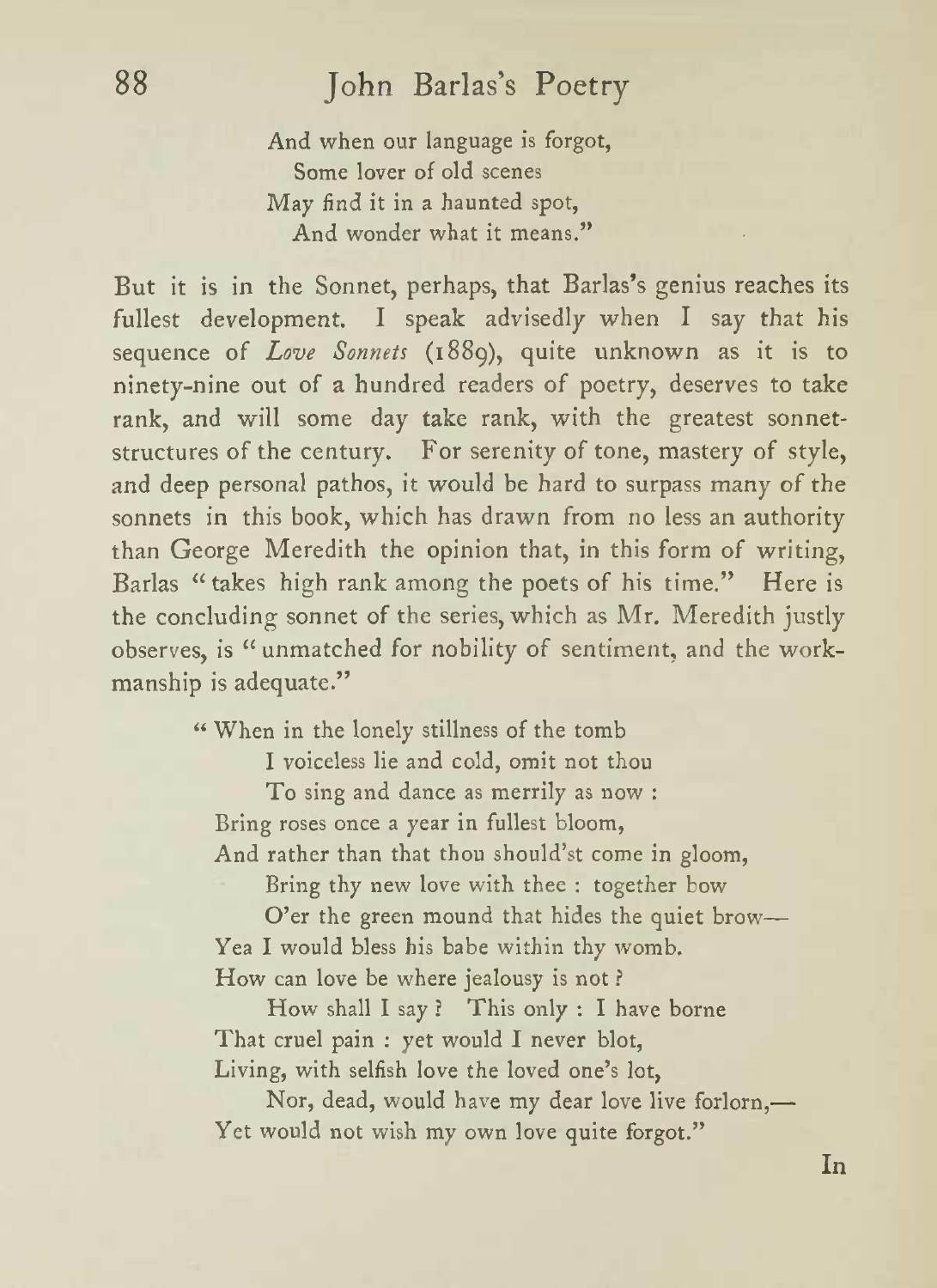In speaking of <sup>a</sup> writer who is practically unknown, <sup>I</sup> have been compelled to trust in large measure to quotation. The passages quoted, though in themselves but brief and fragmentary, will at least have given some indication of the qualities that distinguish their author—a rare splendour of imagination and melody of utterance ; <sup>a</sup> spirit of intense devotion to beauty and freedom, intense hatred of oppression and wrong, which rises, in his latest poems, through unrest of pain and disappointment, to a note of high calm unselfishness, " <sup>a</sup> great peace growing up within the soul," which few poets have attained to. In the words of one of his noblest sonnets :

" Yet love, for thee, yet, love, for thy dear grace, <sup>I</sup> walk in dreams as toward the morning star, Through clouds that shine and open out above ; And all the future flames about my face, And all the past lies looming low afar To me emerging on the heights of love."

Indirectly, too, what has been quoted may have given some faint hint of the self-revelation that every true poet perforce leaves in his verses, intelligible to those only who can read between the lines with sympathy and understanding—in this case a sad record of <sup>a</sup> troubled life, now prematurely darkened by disease. Of one thing the reader has absolute conviction, that no singer was ever more true to his faith and his vocation ; though, as he himself cries in his ode to his goddess, Euterpe :

> " To me thou hast given the pangs, and the chaplet of bay-leaf withheld."

That the homage due to the great heart of <sup>a</sup> real poet will be permanently